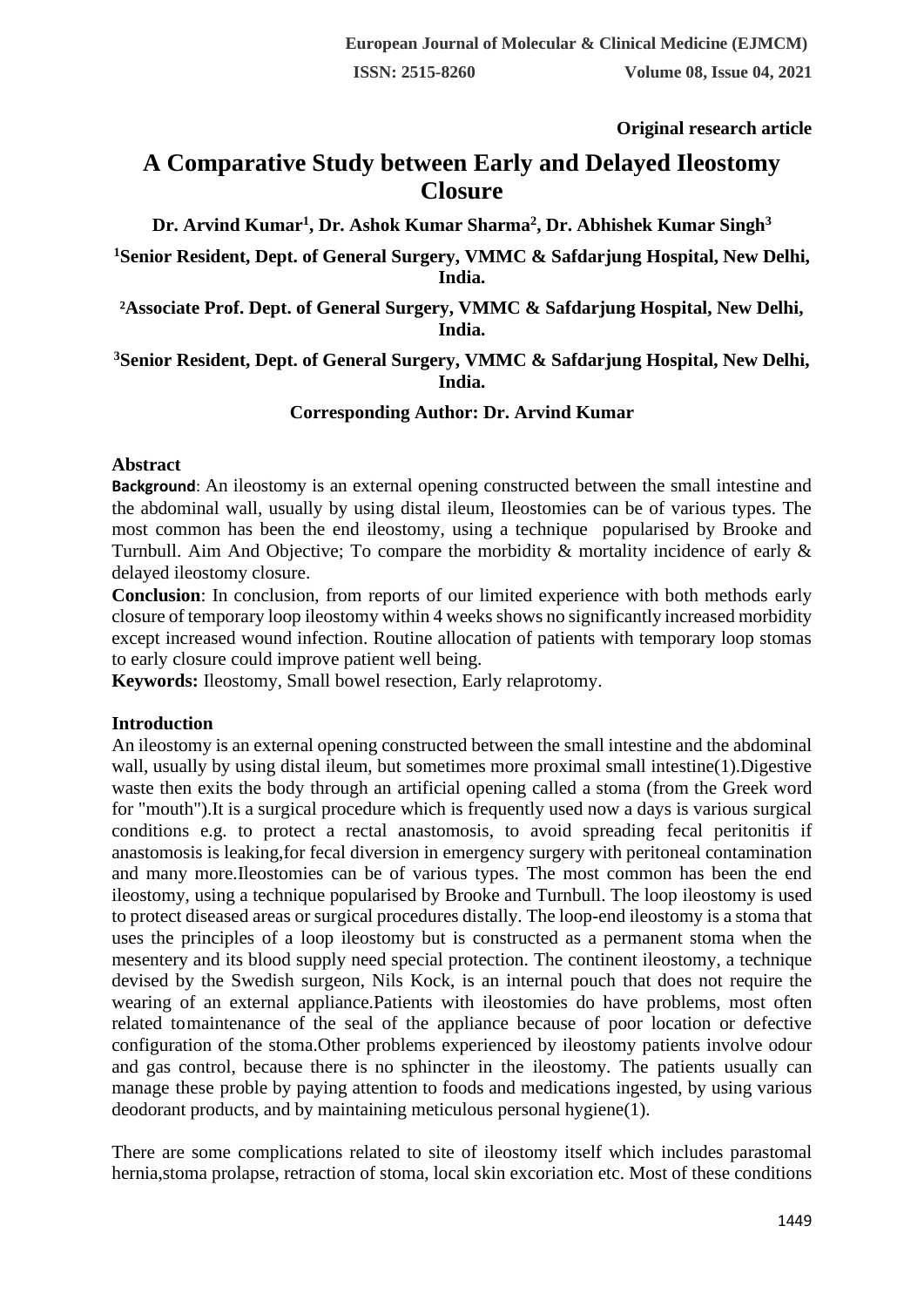**ISSN: 2515-8260 Volume 08, Issue 04, 2021**

require immediate attention and even revision surgery.Stoma is a burden for both the patient and society.It has got a very poor physiological and psychological impact with frequent social consequences. Patients with stoma must adjust to a changed body image(perception of own body), changes in daily routines, changes in lifestyle and social standing(2).

The closure of the stoma though thought to be a minor surgicalprocedure, yet it may be associated with appreciable morbidity. The traditional concept of timing of closing a temporary ileostomy has been a matter of debate for some time now(3).The rationale of this study is thus to create or determine the optimal time of closure of this temporary ileostomy in order to achieve an improved effect on the outcome of patients with temporary ileostomy.

**Material and Methods:** The study area was the Department of General Surgery, VMMC and Safdarjung Hospital New Delhi. Patients admitted in VMMC and Safdarjung Hospital, through outpatient department and emergency who underwent laparotomy/planned procedure who required temporary ileostomy. study was carried out total 100 patients. 40 patients in early ileostomy closure group & 60 in delayedileostomy closure group. This Study was conducted between Jan 2019 to Dec 2019.

STUDY DESIGN A single blinded prospective randomized controlled trial (RCT).

**STUDY TECHNIQUE** Enrollment protocol followed for this study.

## **Inclusion Criteria**

\*Patients with a temporary ileostomy of diverse etiology.

- \*Patients who are physically & mentally fit to undergo surgerywithin 4 weeks.
- \*Patients with clinical Stage-I to Stage-III peritoneal contaminationduring primary surgery.

## **Exclusion Criteria.**

- \*Patients whose stoma is not reversible.
- \*Patients who developed abdominal wall dehiscence after primary operation.
- \*Patients with tubercular perforation.\*Patients with HIV infection.
- \*Circumferential dissection.

Mobilisation of interstinal loop circumferentially.



\*Loop ileostomy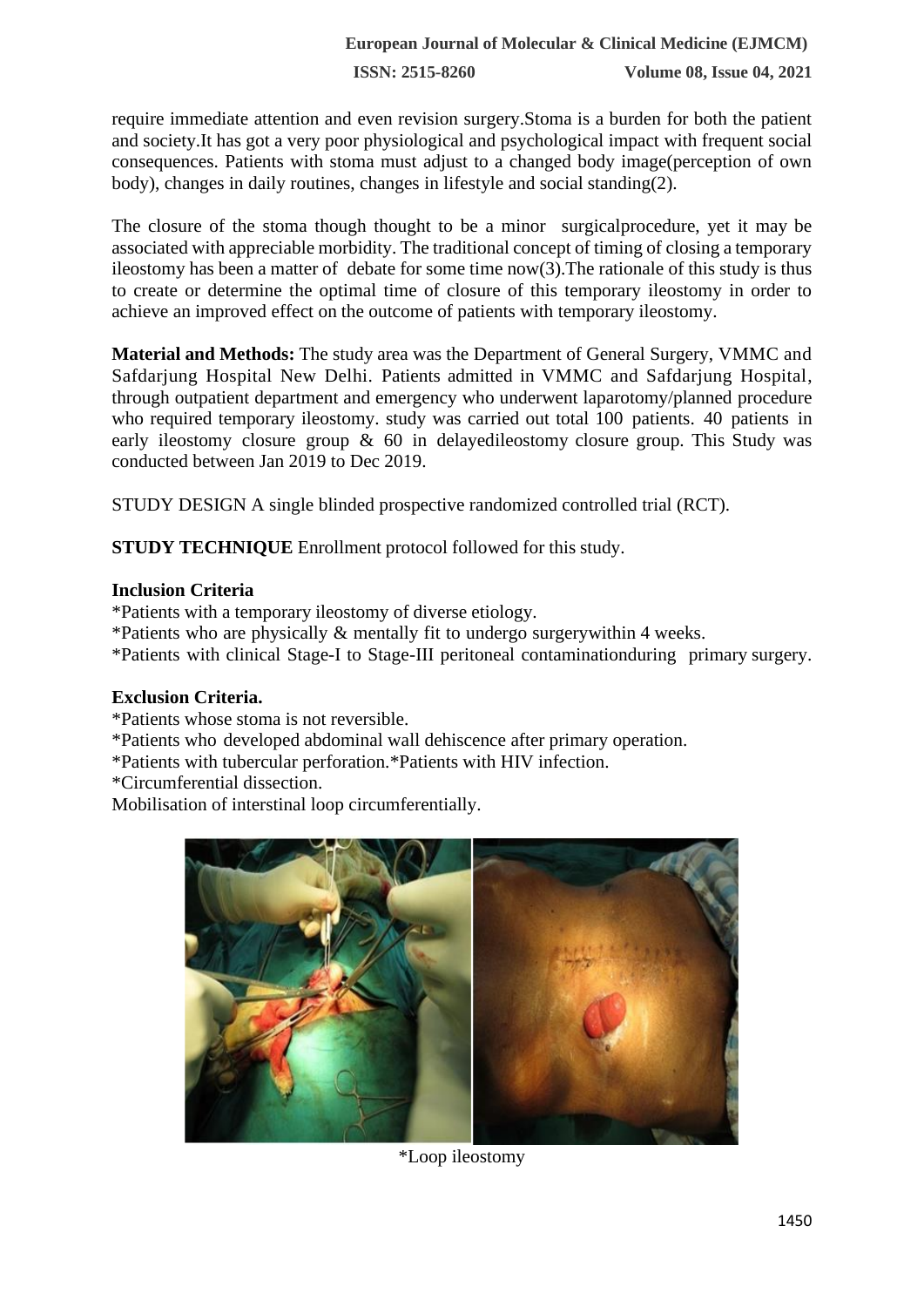

Dissection continued until peritoneal cavity is entered.

After closure of the ileostomy, the rectus sheath was closed with a 1-0 polypropylene suture. All the wounds were primarily closed with a 2-0 non absorbable monofilament synthetic suture.These patients, in the postoperative period were observed in the general wards. Nasogastric decompression using a nasogastric tube was not routinely used except in those patients presenting with abdominal distensionor persistent vomiting.

All the patients were offered intravenous solutions and antibiotics( $2<sup>nd</sup>$  generation cephalosporin and Metronidazole).Oral allowance and oral medication was soon added instead of parenteral medication with resumption of bowel sounds.All complications diagnosed within the first 30 days after surgery were included in the present study as morbidity, including those specifically related to the operative procedure.

## **Statistical Analysis**

The record of complications occurring during & after completion of ileostomy closure as reported in patients' record were noted on datasheets and analysed by using Chi Square $(x)^2$  test and Unpaired t test. All of the statistical analyses were performed using SPSS 10.0 software.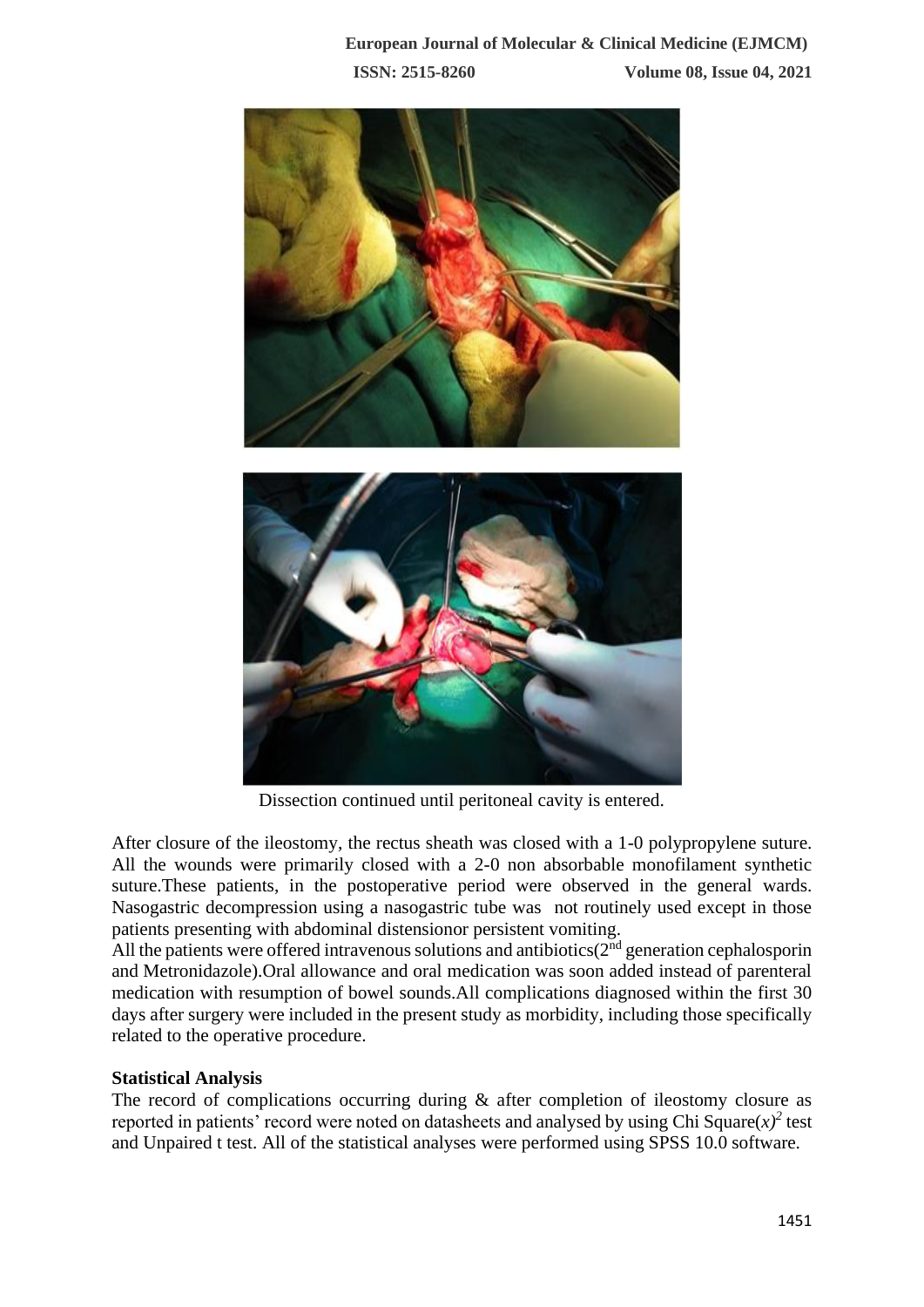## **RESULTS**

| TableT. Age distribution of the patients studied. |                  |                   |
|---------------------------------------------------|------------------|-------------------|
| Age groups(years)                                 | <b>Frequency</b> | <b>Percentage</b> |
| $15 - 25$                                         | 06               | 6.0               |
| $25 - 35$                                         | 16               | 16.0              |
| $35 - 45$                                         | 22               | 22.0              |
| $45 - 55$                                         | 28               | 28.0              |
| $55 - 65$                                         | 20               | 20.0              |
| $65 - 75$                                         | 08               | 8.0               |
| <b>Total</b>                                      | 100              | 100.0             |

#### **Table1: Age distribution of the patients studied:**

Comment: A total of 100 patients were included in the study. The maximumnumber of patients were in the age group of 45-55 yrs (28.0%).

| <b>Sex</b>    | <b>Frequency</b> | Percentage |
|---------------|------------------|------------|
| <b>Male</b>   | 54               | 64.(       |
| <b>Female</b> | 30               | 36.0       |
| <b>Total</b>  |                  |            |

#### **Table 2: Sex distribution of the patients studied**

Comment: Of the total 100 patients included in the study, 64 were malepatients and 36 were female patients.



# **Ileostomy retraction.**



**Ileostomy prolapsed.**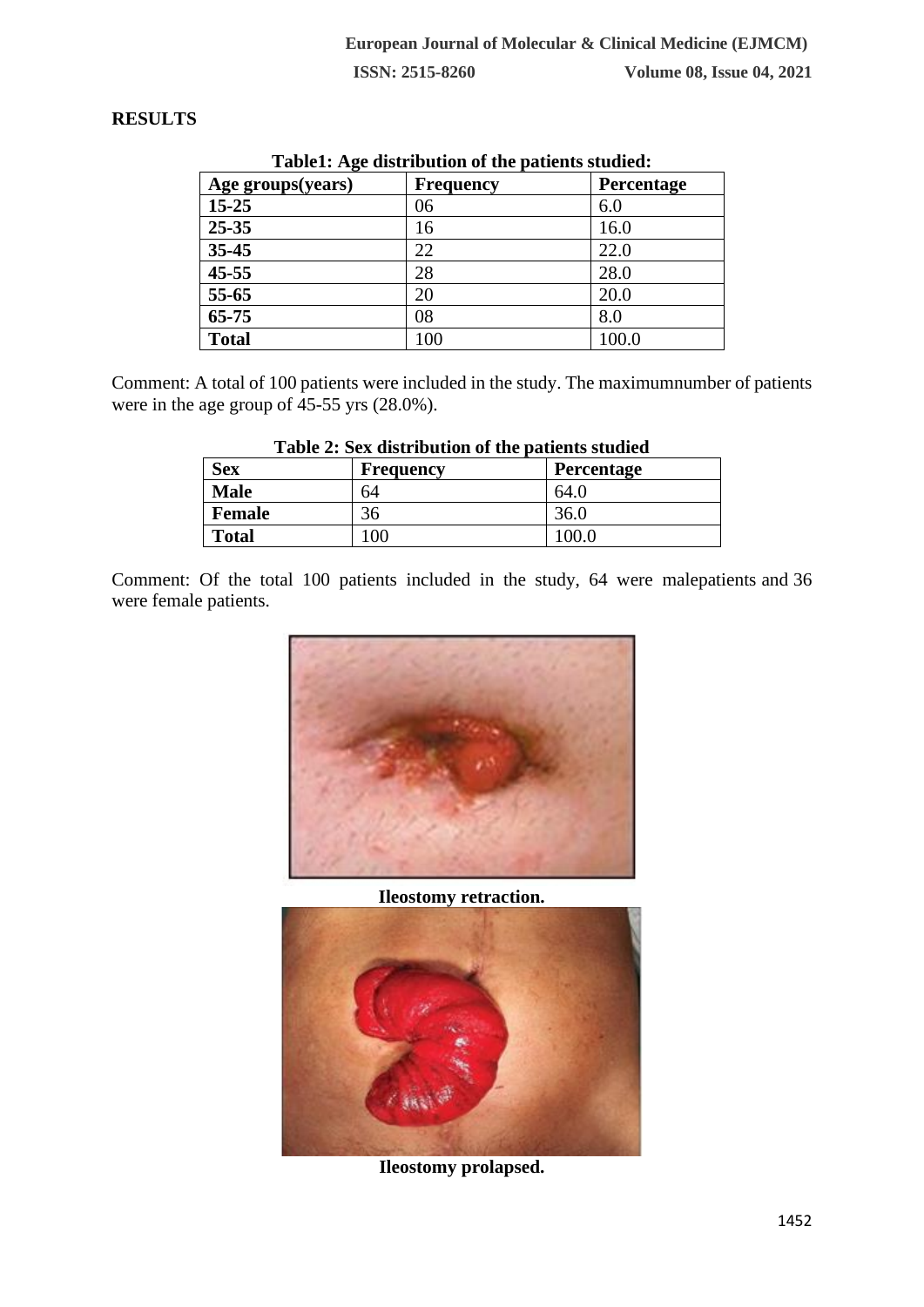# **Review of Literature**

Although the history of colostomy dates back to the early 1700s, the ileostomy is a much more recent event. The first reported creation of an ileostomy was by Baum in Germany in 1879. Baum performed a diverting ileostomy in the treatment of an obstructing right colon cancer. In 1883 Mayd of Vienna, the inventor of the colostomy rod, performed the first successful ileostomy in combination with colonic resection.

Six years later, J.M.T.Finney described the flush-loop ileostomy for the treatment of small bowel obstruction in association with appendiceal abscess(4). Severe skin irritation resulted, and the procedure never gained any popularity.

The widespread use of ileostomy was a result of the work of John Young Brown (1865–1919), a St. Louis surgeon. Minor improvements occurred in the 1930s and1940s. Rankin of the Mayo Clinic described creating an ileostomy in a separate wound in the right lower quadrant.

The use of skin grafting around the stoma to prevent serositis gained some brief popularity. However, subsequent stenosis of the grafted skin led to ileostomy obstruction and dysfunction, and therefore the idea was abandoned. No significant advances occurred until the 1950s, when Crile and Turnbull of the Cleveland Clinic described ileostomy dysfunction and Bryan Brooke of the University of Birmingham in London described the now famous Brooke ileostomy.

## **Discussion**

Since the first report of this procedure by Turnbull in 1966(28) loop ileostomies gained increased popularity because of its technical simplicity, lack of odour, liquid discharge, decreased rates of stoma related complications(29-34).

Loop ileostomy can be a life saving procedure in the emergency setup. In colorectal surgery, a temporary loop ileostomy is often constructed to protect a distal anastomosis(35). The loop ileostomy is favoured by most surgeons because it is easy to construct(36).

Traditionally restoration of intestinal continuity is usually performed after8– 12 weeks. However, during this time, stoma related complications occur in quarter of patients with adverse effects on quality of life(37,38).

There is debate as to the interval between primary surgery and closure. If attempted too early, patients may not have cured adequately from primary surgery and the stoma will still be edematous(39,40).If however, closure is carried out too late, there may be difficulty with adhesions and the patients quality of life will be affected by a larger period with a stoma.

A prospective study in 2003 showed that earlier reversal of the stoma (11 days rather than 2-3 months) was not associated with increased morbidity ormortality(8).

Overall complication rates after ileostomy closure have been reported tobein the range of 10 to 30%.(41-49) Some authors have reported a higher

morbidity after ileostomy closure associated with restorative proctocolectomy than that associated with low colorectal or coloanal anastomoses.(41-46)Perez et al(48) in their study confirm the same thing. Complication rates for the reports by Van de Pavoordtet Al(41) and Phanget al(49) were 17 and 28% respectively.

In the present study, most of the complications in two groups were statistically insignificant. Stoma related complications were seen more commonly among delayed ileostomy closure group e.g. stoma prolapse seen in 11.66% of patients of DC group in comparision to none in EC group, stoma retraction seen in 3.33% patients of DC group in comparision to none in EC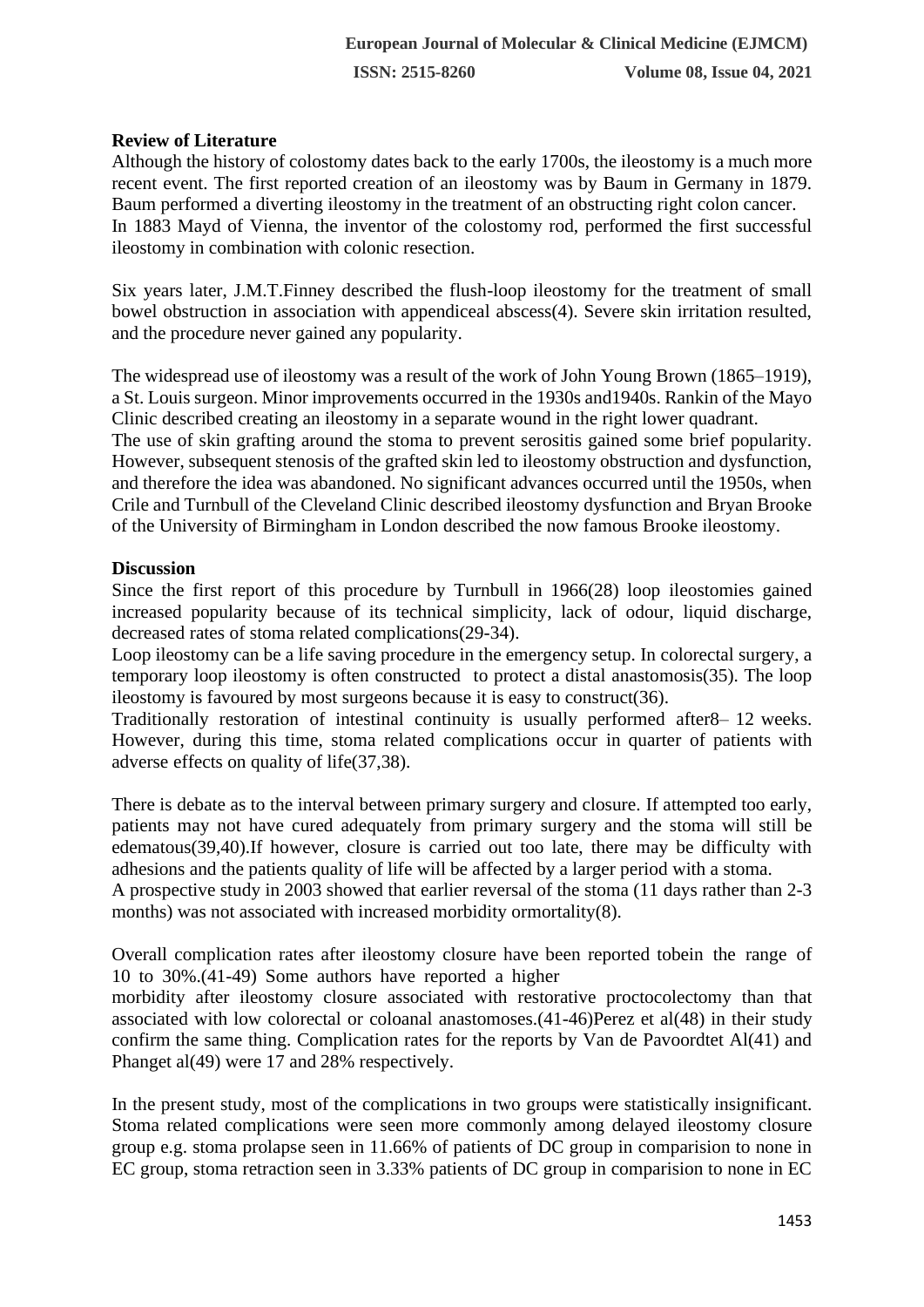**ISSN: 2515-8260 Volume 08, Issue 04, 2021**

group although the difference recorded were statistically insignificant.Among intraoperative parameters intraoperative adhesion was significantly higher in delayed ileostomy closure group(38.33%)with a p value of 0.0096.Operative time for stoma closure was marginally high in delayed closure group(mean 78min) compared to early closure group(mean 76.12min),which was not statistically significant. Among postoperative complications incidence of skin excoriation was higher in delayed closure group(35%) compared to early ileostomy closure group and it was statistically significant( $p=0.0226$ ). The frequency of ileostomy wound closure site infection was slightly more in early ileostomy closure group(25.0%),but it was not statistically significant. In a study conducted by Alves et al(39) in the early closure group frequency of wound infection was published higher(17%).Incidence of anastomotic leak in this study was 5%,all of which were promptly diagnosed & intervened. Unfortunately one patient expired due to sepsis. Other parameters like incidence of wound dehiscence, fecal fistula& intestinal obstruction were all studied among post operative morbidity. In the present study, all parameters were slightly higher in delayed closure group. Mean length of hospital stay was found to be longer in the delayed closure group than in the early closure group. The difference between two groups was statistically significant.( $p<0.0001$ ) These figures may vary results from other parts of the world(52).Whether the disease process or the lack of technique could alter the outcome following closure of these stoma can be debated.

#### **Conclusion**

In conclusion, from reports of our limited experience with both methods early closure of temporary loop ileostomy within 4 weeks shows no significantly increased morbidity except increased wound infection. Routine allocation of patients with temporary loop stomas to early closure could improve patient well being.

The routine practice of reserving patients to prolonged stoma care should be individualised and future studies on comparison of disease specific outcomes of closure are warranted.

#### **References.**

- 1. Everett WG. Suture material in general surgery. Prog Surg 1970; 8:14 37.
- 2. Hulten L, Kewenter J, Persson E, Ahren C. 1970 Vitamin B12 absorption inileostomy patients after operation for ulcerative colitis. Scand J Gastroenterol;5:113–116.
- 3. Kock NG. 1973 Continent ileostomy.ProgrSurg; 12:180–201.
- 4. Hill GL. Ileostomy: Surgery, Physiology, and Management. NewYork: Gruneand Stratton, 1976:65.
- 5. Wara P, Sorensen K, Berg V. Proximal fecal diversion:review of ten year's experience. Dis Colon Rectum1981; 24:114-9
- 6. Fasth S, Hulten L. Loop ileostomy: a superior diverting stoma in colorectal surgery. World J Surg 1984;8:401-7
- 7. Williams NS, Nasmyth DG, Jones D, Smith AH. Defunctioning stomas: a prospective controlled trial comparing loop ileostomy with loop transverse colostomy. Br JSurg 1986; 73:566-70
- 8. Van de Pavoordt HD, Fazio VW, Jagelman DG,Lavery IC, Weakley FL. The outcome of loop ileostomy closure in 293 cases. Int J Colorectal Dis 1987; 2:214-7
- 9. Ladas SD, Isaacs PE, Murphy GM, Sladen GE. Fasting and post- prandial ilealfunction in adapted ileostomates and normal subjects. Gut 1986; 27: 906–912.
- 10. Soper NJ, Orkin BA, Kelly KA, Phillips SF, Brown ML. Gastrointestinaltransit after proctocolectomy with ileal pouch-anal anastomosis or ileostomy. JSurg Res 1989; 46:300– 305.
- 11. Lewis P, Bartolo DC. Closure of loop ileostomy after restorative proctocolectomy. Ann R